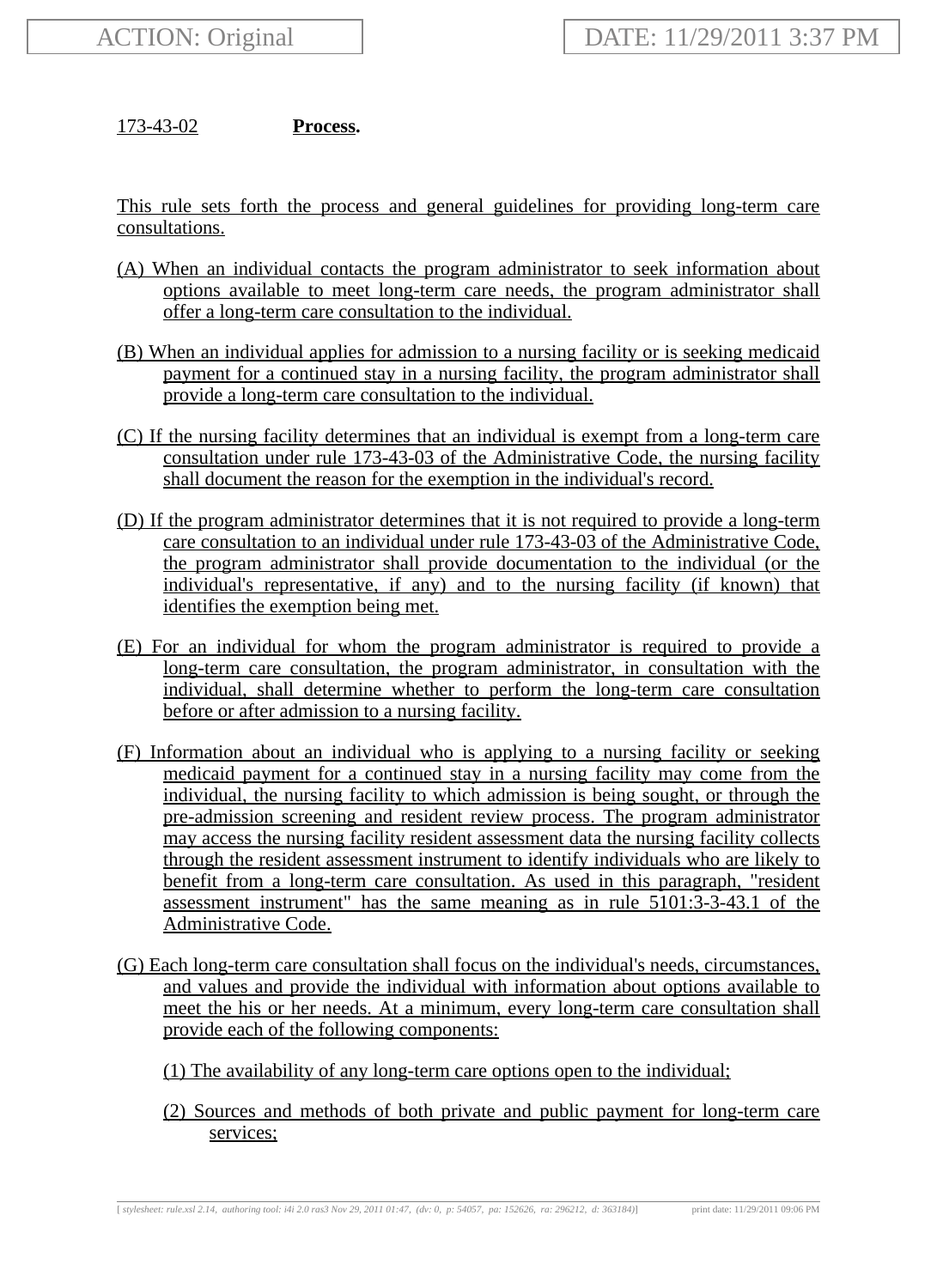- (3) Factors to consider when choosing among the available program, services, and benefits;
- (4) Opportunities and methods for maximizing independence and self-reliance, including support services provided by the individual's family, friends, and community; and,
- (5) Support for the individual as he or she explores the range of options available, makes decision about the appropriate services to meet their needs, and creates a plan of care.
- (H) At the conclusion of the long-term care consultation, the program administrator shall provide the individual (or the individual's representative) with a written summary of options and resources discussed.
- (I) The information the program administrator provides to an individual during a long-term care consultation is not binding. The individual may choose the long-term services and supports that best meet his or her needs.
- (J) The long-term care consultation may include an assessment of the individual's functional capabilities. The long-term care consultation may incorporate portions of the determinations required under section 5111.202 of the Revised Code and may be provided concurrently with the assessment required under section 5111.204 of the Revised Code.
	- (1) An individual who is subject to a pre-admission screening and resident review and/or a level-of-care review shall comply with the requirements of a pre-admission screening and resident review and/or a level-of-care review.
	- (2) If a long-term care consultation includes any portion of a pre-admission screening and resident review and/or a level-of-care review, any determinations made in relation to these reviews shall comply with rules 173-43-05, 5101:3-3-15, 5101:3-3-15.1, and 5101:3-3-15.2 of the Administrative Code.
- (K) A nursing facility that has a provider agreement with ODJFS may only admit or retain an individual as a resident upon receipt of evidence that the individual is exempt from or has met the requirements of this rule.
- (L) The nursing facility shall not deny or limit access to the facility or a resident of the facility to person attempting to provide a long-term care consultation.